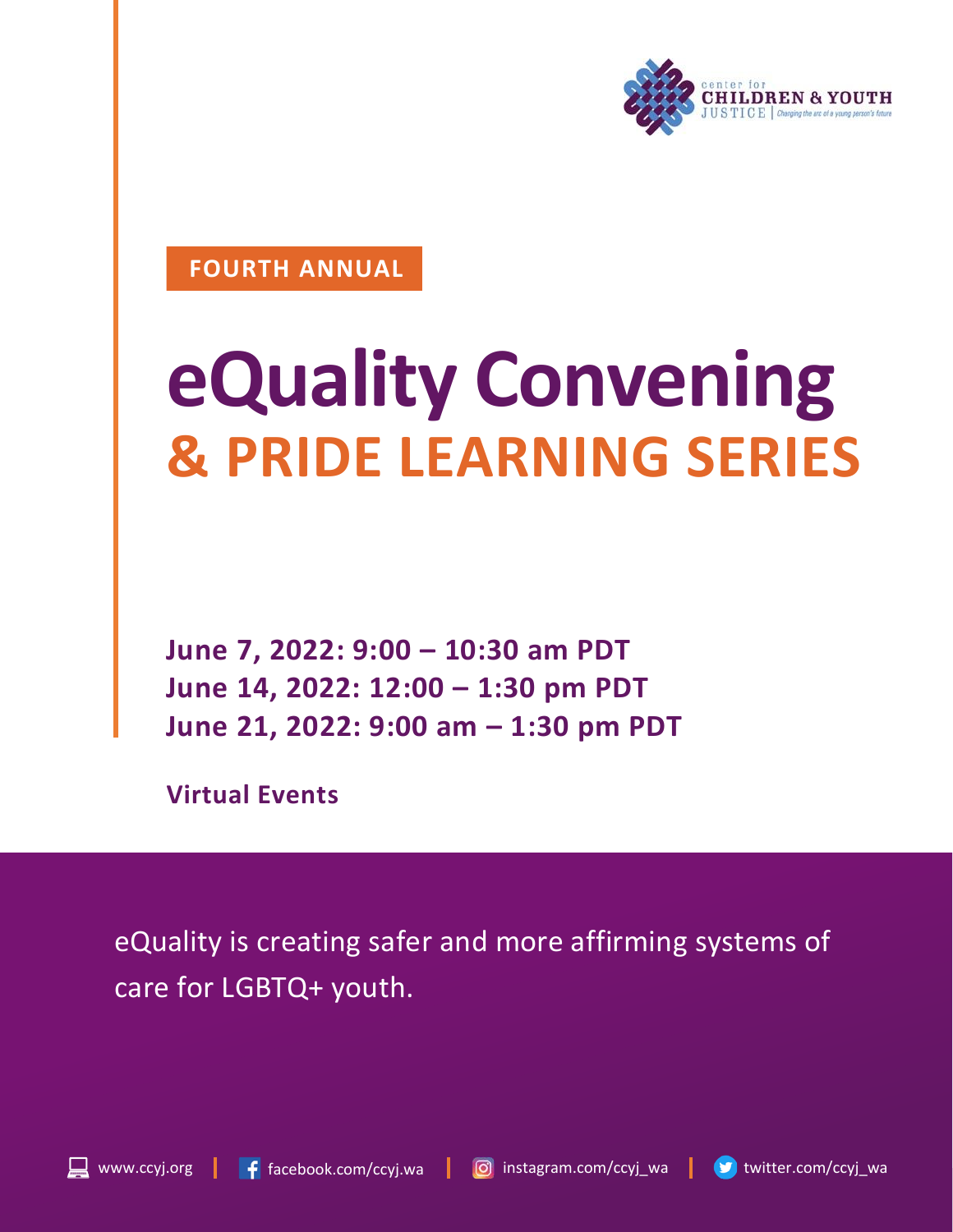

## **WELCOME**

#### **ABOUT CCYJ**

At CCYJ, we are reimagining how the child welfare and youth justice systems can better support our children and young people regardless of their race, gender identity, sexual orientation, or background. We are a diverse and multidisciplinary team, with team members personally touched by the child welfare and youth legal systems and staff with professional systems experience, working upstream to ensure that kids get equitable support.

Our vision is that all children, youth, and young adults are healthy, safe, and thriving; cared for by their community; valued as they are; and have a sense of belonging. This vision, which will be realized upon the fulfillment of our mission, guides our work, and moves us towards what is possible for our communities and our world.

For more information, please visit [www.ccyj.org](http://www.ccyj.org/)**.**

#### **ABOUT eQUALITY**

eQuality creates safer and more affirming systems of care for lesbian, gay, bisexual, transgender, queer, and questioning (LGBTQ+) youth. Launched in 2013, it began as a research effort on the experiences of Washington's LGBTQ+ systems-involved youth. This research culminated in a report, Listening to Their Voices: Enhancing Successful Outcomes for LGBTQ Youth in Washington State's Child Welfare and Juvenile Justice Systems. Listening to Their Voices demonstrated that while LGBTQ+ youth involved in juvenile justice and child welfare have been overrepresented in these systems, they have experienced marginalization, mistreatment, and poor outcomes. To address these concerns and to improve the health, safety, and wellness of LGBTQ+ youth, eQuality engaged hundreds of stakeholders—youthserving professionals, caregivers, and young people--in the development of the Protocol for Safe & Affirming Care. eQuality has since implemented the Protocol—a comprehensive guide for building and sustaining safer and more affirming systems—in juvenile courts, child welfare offices, and community-based organizations serving youth experiencing homelessness across Washington.

For more information, please visit [www.ccyj.org/our-work/supporting-lgbtq-youth](http://www.ccyj.org/our-work/supporting-lgbtq-youth) and http://ccyjresources.org/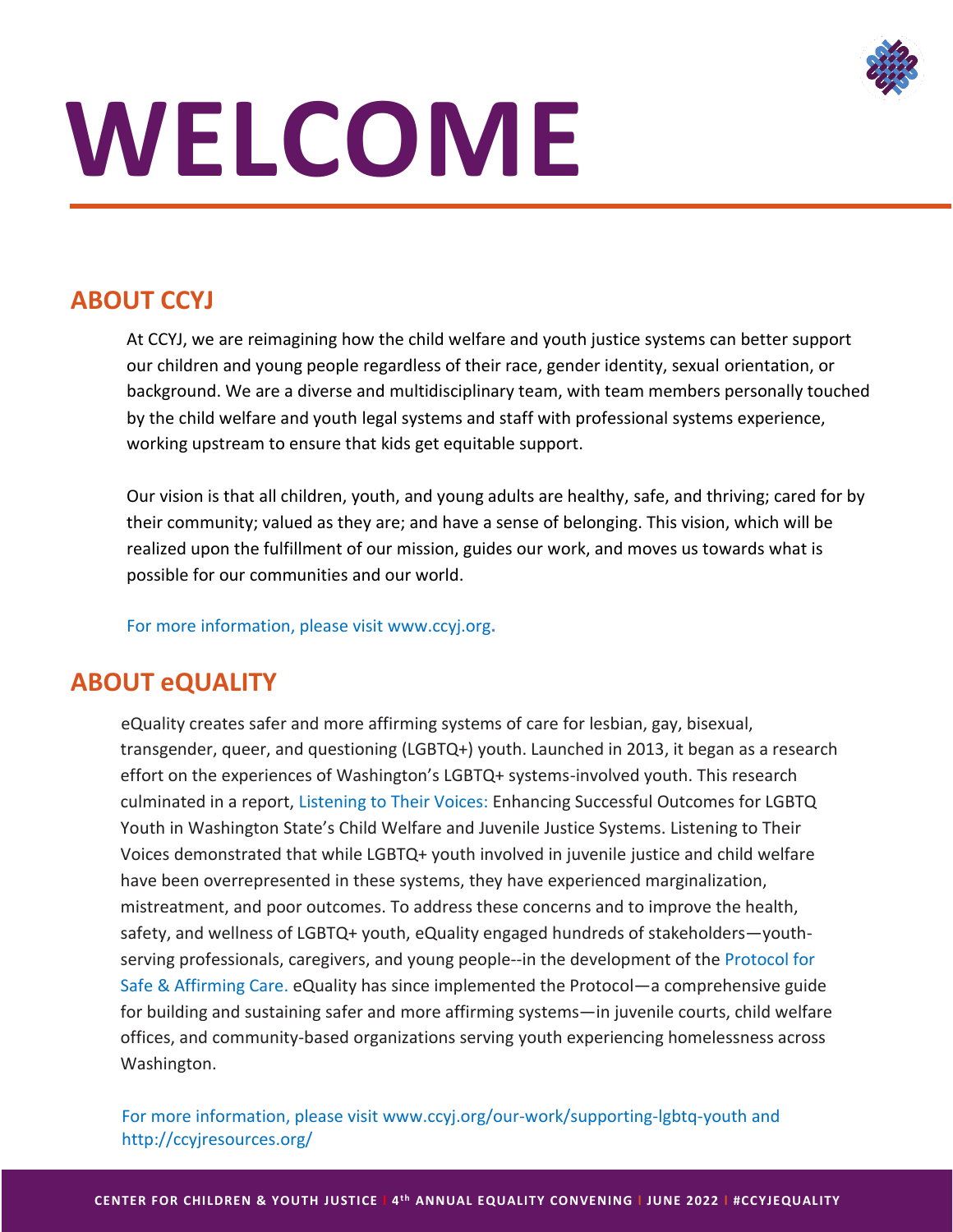

**Morgan Silverman** *(she, her), Director of Innovation,* CCYJ

**CONVENING AGENDA**

**Rachel Sottile** *(she, her), President & CEO,* CCYJ

#### **10:00 am - 11:55 am PLENARY**

**9:00 am - 9:15 am CCYJ WELCOME**

**June 21, 2022**

**Engaging Families to Prevent Risk & Promote Well-Being for LGBTQ Children & Youth Dr. Caitlin Ryan** *(she, her), Director,* Family Acceptance Project

#### **12:05 pm - 12:15 pm RESOURCE FOCUS**

**Coordinated Care Jen Estroff** *(she, her), Apple Health Care Core Connections Liaison,* Coordinated Care

#### **12:15 pm - 1:15 pm PANEL: CENTERING YOUTH, SUPPORTING FAMILIES**

**What We Need to Know About Engaging Caregivers and Empowering Young People Dae Shogren, Moderator** *(she, they), Equity & Community Partnerships Administrator,* DCYF Office of Racial Equity and Social Justice **Danny Cortez** *(he, him), Founder, Director,* Estuary Space **Jacob Braxton** *(he, they)* Passion to Action **Sabian Hart** *(he, she, they),* Passion to Action **Trey Rabun** *(he, him), Associate Director of Programs – Kinship Services,* Amara

**1:15 pm - 1:30 pm CLOSING**

**Nicholas Oakley** *(he, him), Director of Public Policy, Strategy, & Alignment,* CCYJ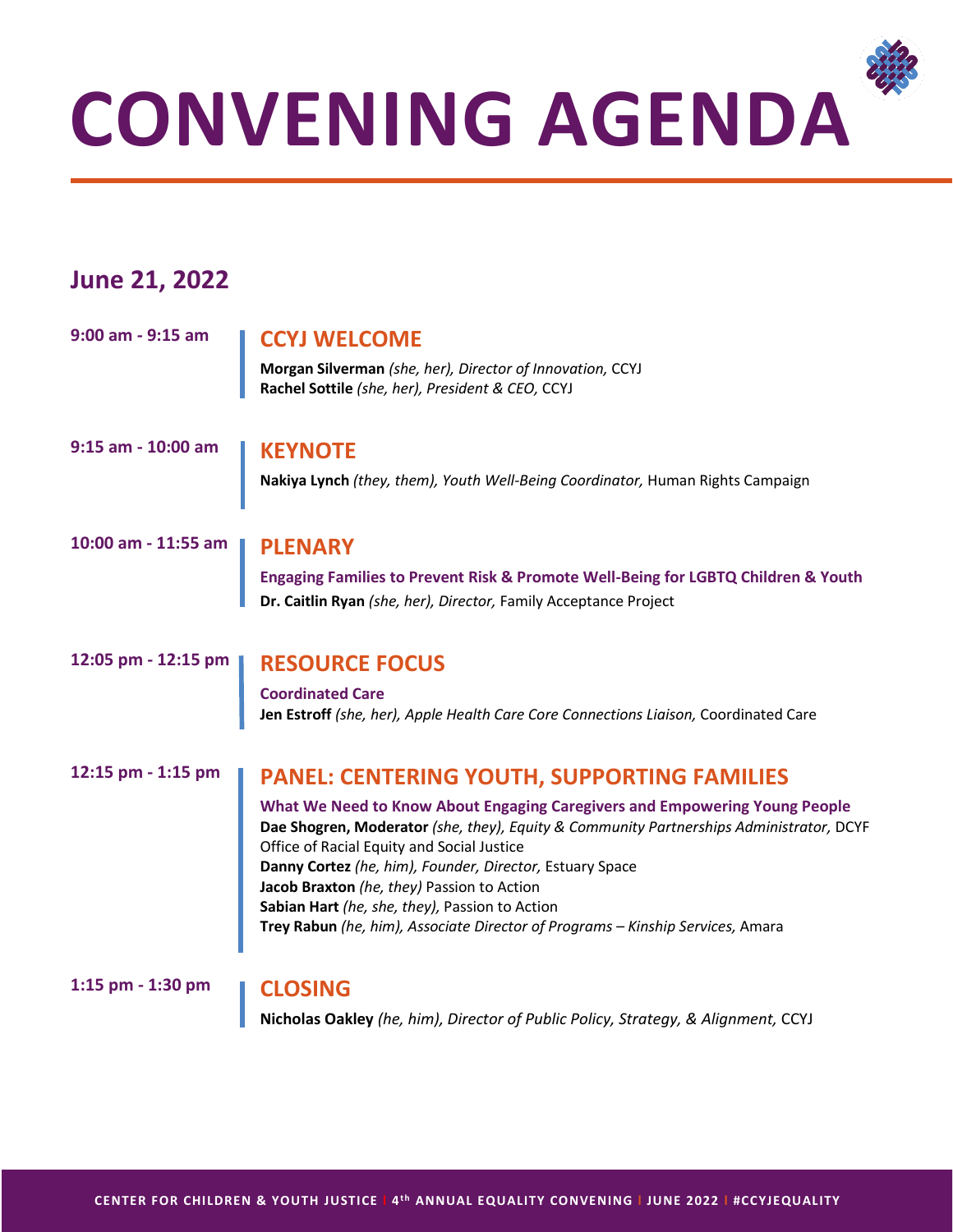

## **SESSION INFO**

#### **KEYNOTE**

#### **Keynote Address**

**Nakiya Lynch** *(they, them), Youth Well-Being Coordinator*, Human Rights Campaign

#### **PLENARY**

#### **Engaging Families to Prevent Risk & Promote Well-Being for LGBTQ Children & Youth**

#### **Dr. Caitlin Ryan** *(she, her)*, *Director,* Family Acceptance Project

This session will provide an overview of applying the Family Acceptance Project's family support framework with diverse families with LGBTQ children to decrease family rejection and strengthen and promote well-being.

#### **PANEL**

#### **Centering Youth, Supporting Families: What We Need to Know About Engaging Caregivers and Empowering Young People**

**Dae Shogren, Moderator** *(she, they)*, *Equity & Community Partnerships Administrator*, DCYF Office of Racial Equity and Social Justice **Danny Cortez** *(he, him), Founder, Director*, Estuary Space **Jacob Braxton** *(he, they),* Passion to Action **Sabian Hart** *(he, she, they),* Passion to Action **Trey Rabun** *(he, him), Associate Director of Programs – Kinship Services*, Amara

The panel will include young people with lived experience in the child welfare system, experienced service providers, and a parent, all of whom have valuable insight to share related to how we can best support and engage LGBTQ+ youth and their families.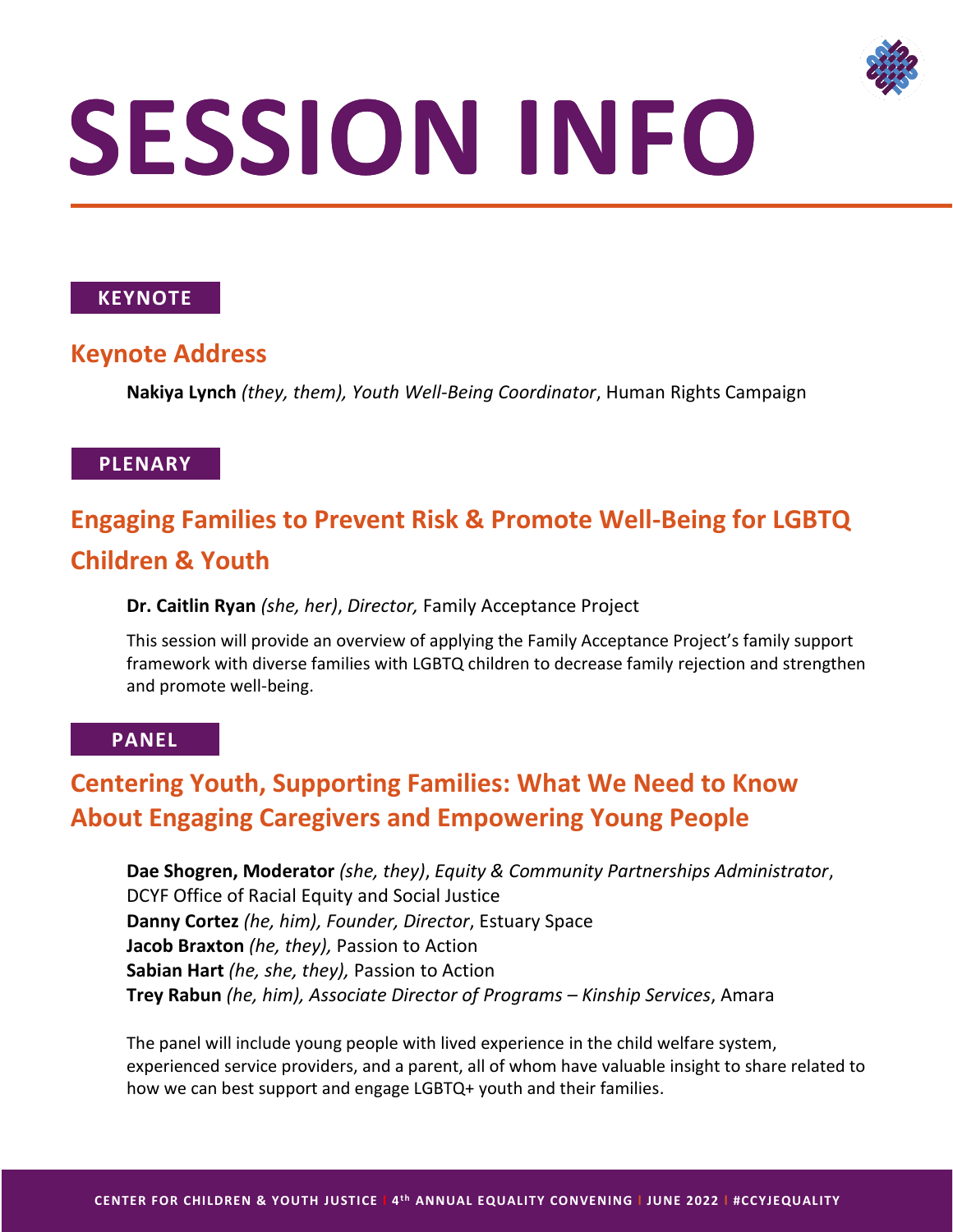

## **KEYNOTE**



Nakiya Lynch, Youth Well-Being Coordinator at Human Rights Campaign, is an advocate for LGBTQ+ rights, intersectional feminism, foster youth rights/child welfare systemic reform, and racial equity from Prince George's County Maryland. When they aren't attending conferences, speaking on panels, or teaching others about the importance of intersectional work, they can be found spending time with their friends, reading, or scrolling through Twitter.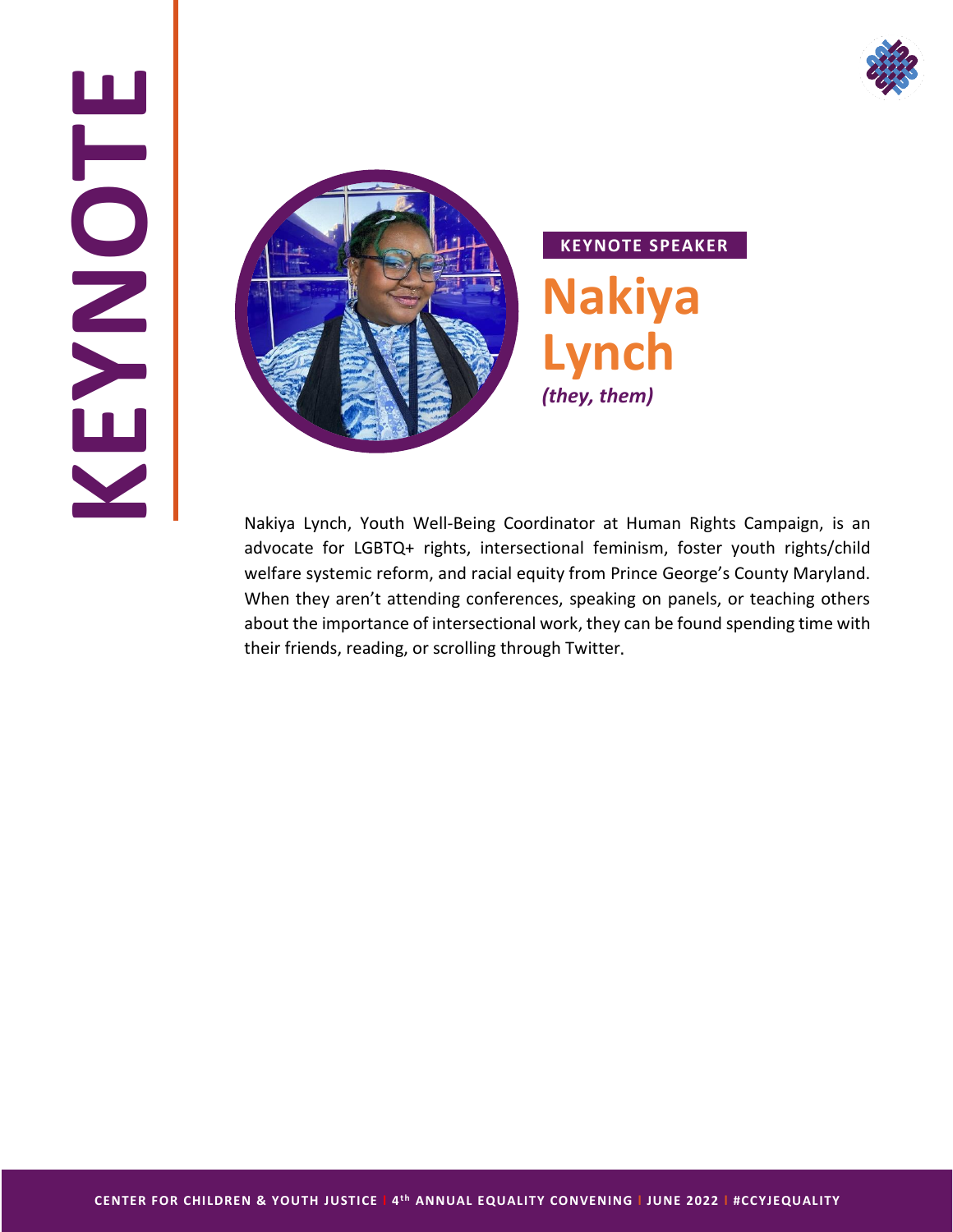

## **PLENARY**



#### **PLENARY SPEAKER Caitlin Ryan** *(she, her)*

Caitlin Ryan, PhD, ACSW, is a clinical social worker, researcher, and the Director of the Family Acceptance Project (FAP) who has worked on LGBTQ health and mental health for more than 40 years. She conducted the first research on LGBTQ youth and families and developed the first evidence-based family support model to reduce risk and promote well-being for LGBTQ children and youth. FAP's family support model helps ethnically, racially, and religiously diverse families to support their LGBTQ children to prevent risk and promote well-being in the context of their families, cultures, and faith communities. FAP's approach to increasing family support for LGBTQ children and youth was designed to be implemented across systems, including behavioral health, school-based services, primary care, out-ofhome care, and pastoral care. She collaborated with Trauma-Focused Cognitive Behavioral Therapy (TF-CBT) to integrate FAP's family support model and TF-CBT to create a new integrated family-based treatment model for care of LGBTQ children and youth who have experienced trauma. Dr. Ryan trains on her work across the U.S. and in other countries.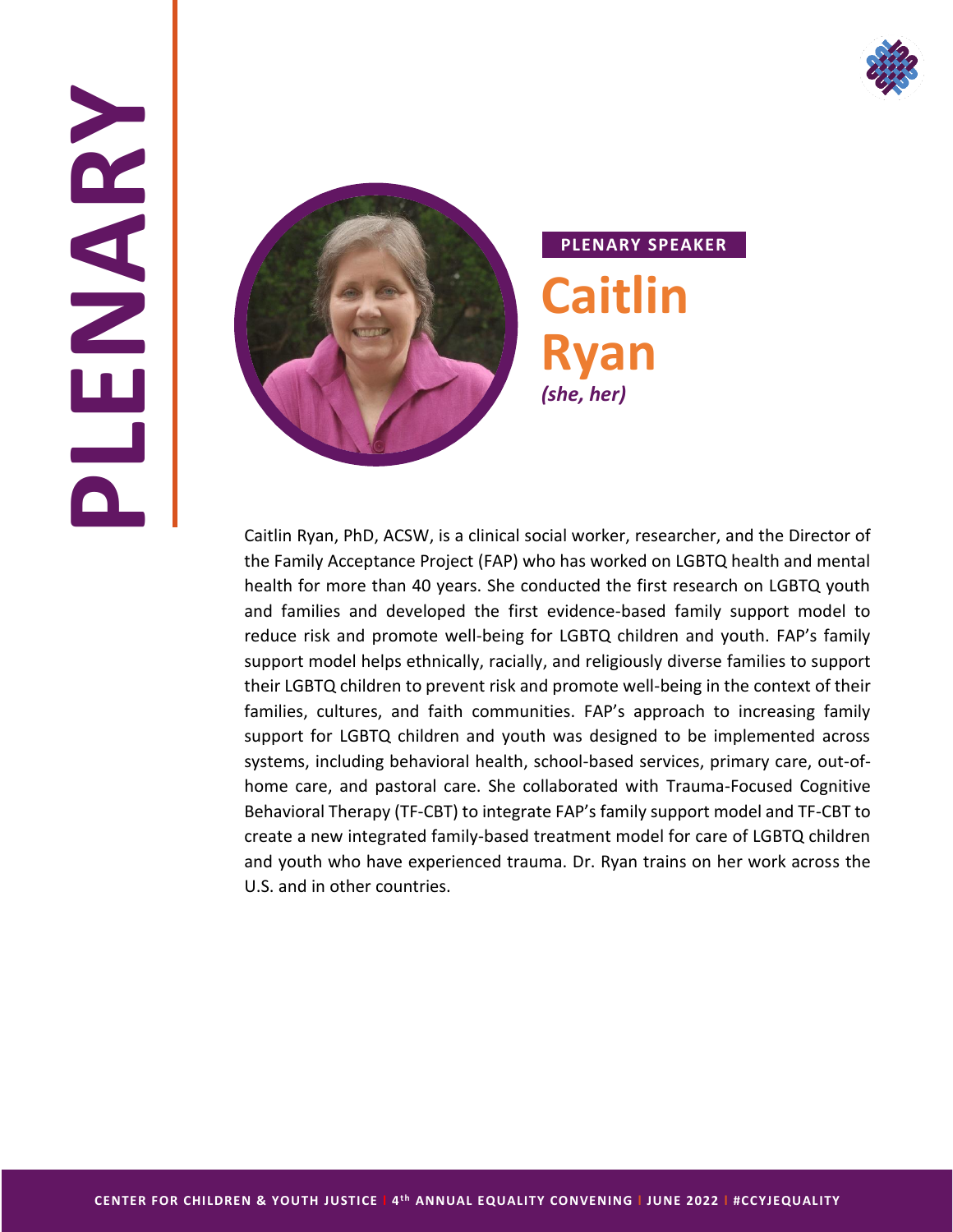





#### **Dae Shogren, Moderator** *(she, they)*

Dae Shogren, MPA, is the Equity & Community Partnerships Administrator at the DCYF Office of Racial Equity and Social Justice. Prior to this position, they were the LGBTQ+, Disproportionality, Commercially Sexually Exploited Children Statewide Program Manager for Child Welfare Programs. Dismantling systematic oppression as it relates to racial inequity, supports homophobia and transphobia continues to be at the core of their work. Ms. Shogren firmly believes that when our children and young people are supported and nurtured, we all move towards healing and thriving.



#### **Danny Cortez** *(he, him)*

Danny Cortez founded and directs Estuary Space, a nonprofit that provides consultation to faith communities as well as pastoral support to LGBTQ people and their families. He also serves part time as a co-pastor at Long Beach Christian Fellowship, in Long Beach, CA. Originally, he served as the pastor of New Heart Community Church, a Southern Baptist Church that was dismissed from the denomination as a result of becoming inclusive of LGBTQ people. He is a graduate of Talbot Theological Seminary and Arrow Leadership. He also serves as a board member of Q Christian Fellowship and PFLAG API San Gabriel Valley. Danny was born in the Philippines but moved to Los Angeles at an early age where he resides with his family.



#### **Jacob Braxton** *(he, they)*

Jacob Braxton is a member of Passion to Action and experienced 8 years of the foster care system. Jacob has experienced different types of placements such as foster care, kinship care and group home placement. He aspires to open a clothing shop one day after graduating from Seattle Central with his AA in Fashion Design.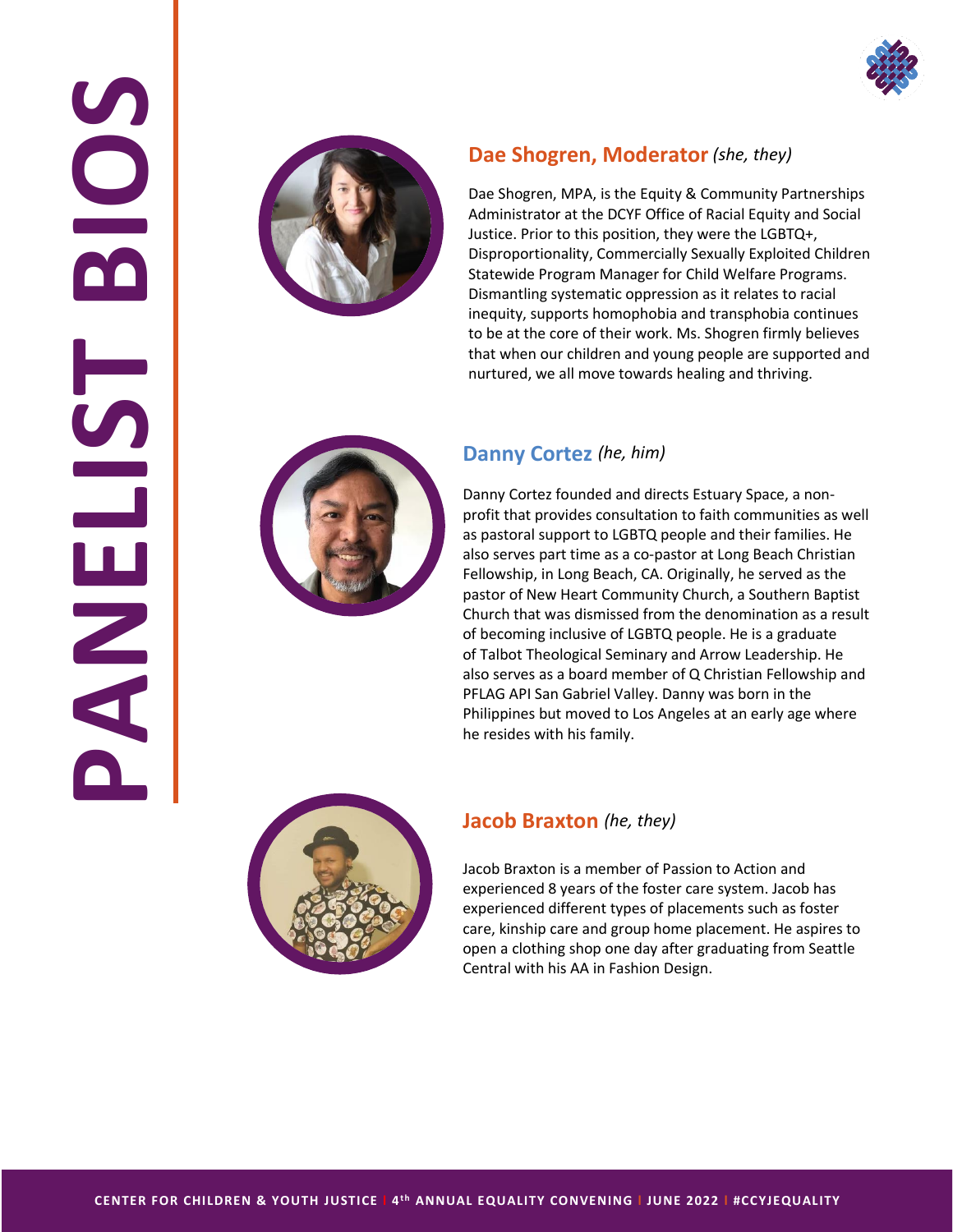

## **PANELIST BIOS**  $\overline{\mathbf{O}}$ M NHTT



#### **Sabian Hart** *(he, she, they)*

My name is Sabian. I am 25 years old and have been working with young people since I was 17. Growing up I cumulatively spent 6 years in foster/kinship care. When I'm not working, I enjoy all kinds of nerdy activities, anime, games, puzzles, comics, etc. Although I have experienced an enormous amount of trauma, I am thankful for my life and those who love and support me. I work to assure that young people can have as positive an experience in foster care as I did.



#### **Trey Rabun** *(he, him)*

Trey Rabun, MSW, is the Associate Director of Programs for Kinship Care at Amara. He holds a bachelor's degree in Psychology from Hampton University, a master's degree in Human Development and Family Studies from the University of Illinois, and a Master's in Social Work from the University of Washington. Trey has held several positions at Amara over the past 10 years including doing direct service work supporting youth in foster care and their caregivers, foster parent recruitment and outreach, and currently is leading Amara's efforts to create programming focused on supporting kinship families in the child welfare system. He also manages Amara's various LGBTQ+ programs including a support group for queer caregivers and a partnership with Gays with Kids. Personally, Trey and his husband were foster parents for four years and have a 7-year-old adopted son.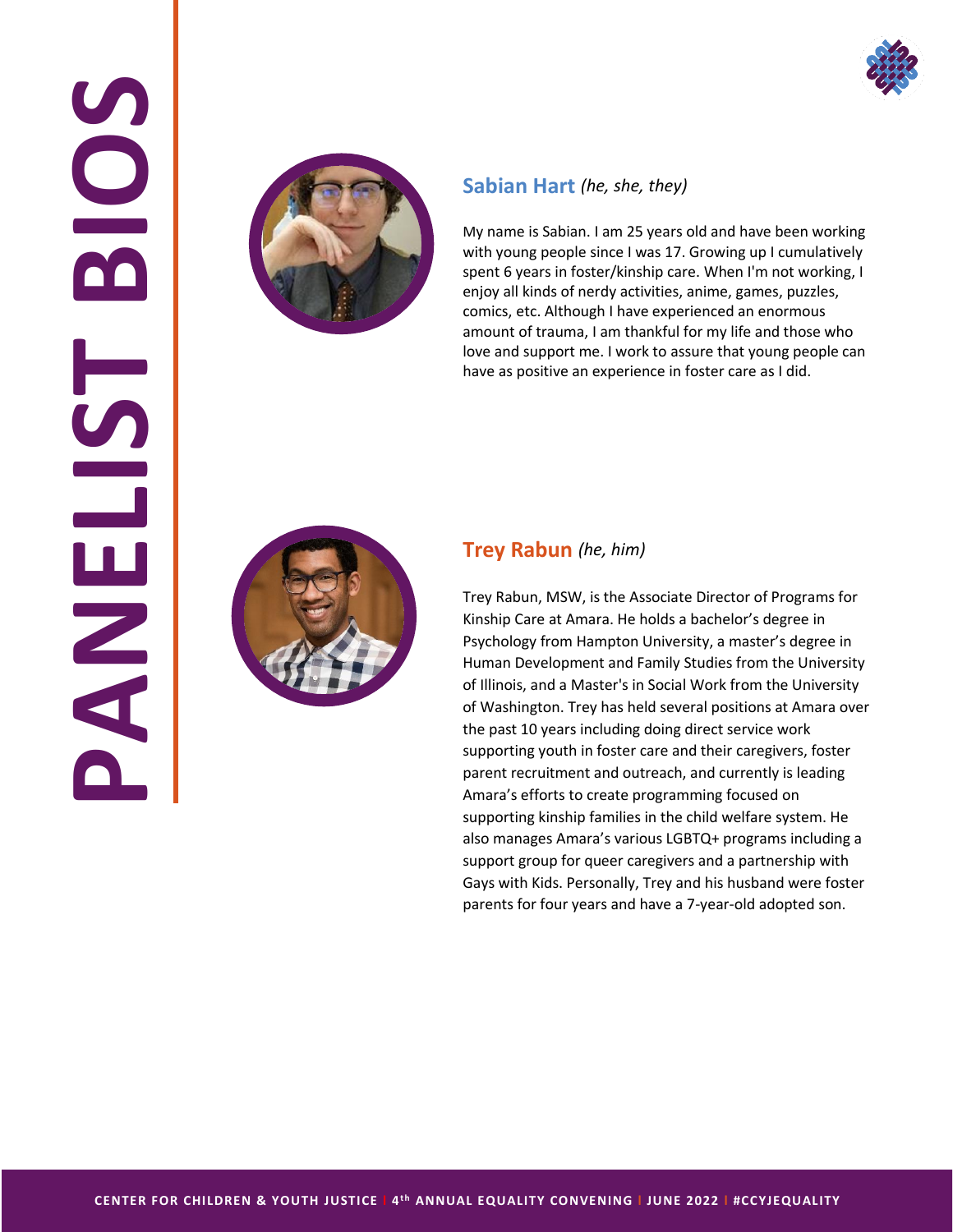

### **PRIDE LEARNING SERIES**

#### **PRIDE LEARNING SESSION I**



#### **Implementing the Protocol for Safe & Affirming Care: Strategies, Overcoming Challenges, & Lessons Learned**

**Nicholas Oakley** *(he, him*), *Director of Public Policy, Strategy, & Alignment*, Center for Children & Youth Justice



#### **Tuesday, June 7th**

**9:00 am – 10:30 am** 



This session is both for those who have already undertaken efforts to build safer and more affirming systems of care for LGBTQ+ young people and for those who are interested in doing so in a juvenile court, child welfare agency, or community-based organization. Interactive and participant driven, this will be a space to share experiences with each other and collectively problem solve. We will address the purpose behind this work, talking to young people about sexual orientation, gender identity, and gender expression, sustainability, and more.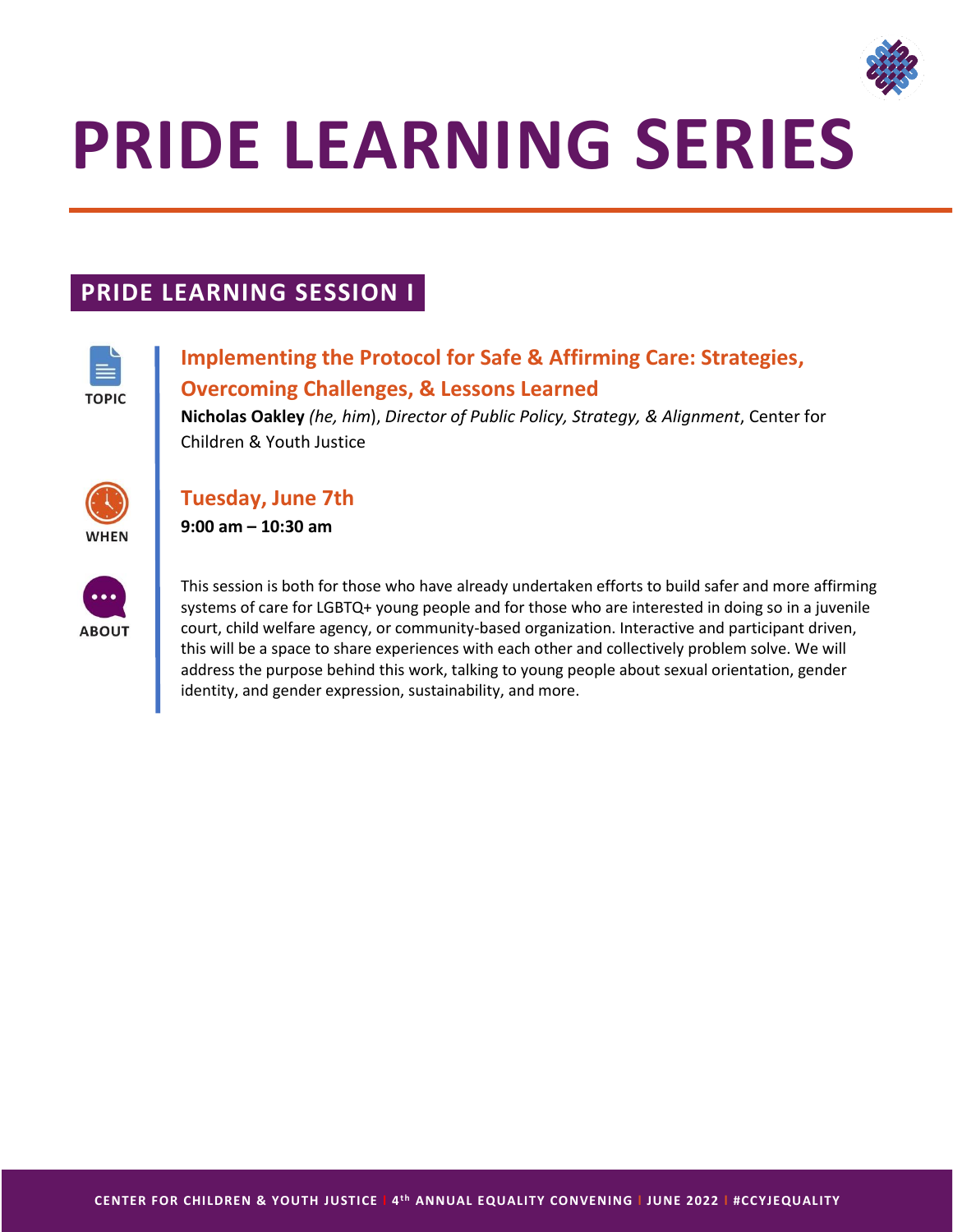#### **PRIDE LEARNING SESSION II**





#### **Supporting Today's Gender Diverse Youth**

**Aidan Key** *(he, him), Founder and CEO*, Gender Diversity



#### **Tuesday, June 14th**

**12:00 pm – 1:30 pm** 



While societal awareness is increasing, many people are understandably wondering how to best address the needs of transgender and nonbinary children and their families. Beyond these childspecific needs, it can certainly feel like uncharted terrain when considering how to address the questions or concerns so often raised. When faith, political, cultural, and legislative variables crowd in, it can be even more challenging to find a way through that is respectful, rational, and considering the best interests of the child.

- How can a child be transgender? Aren't they too young to know? Shouldn't they wait until adulthood?
- What if this is a phase? They seem pretty confused. Are they just trying to get attention?
- What does advocacy for a gender diverse child entail? How does medical treatment come into the equation or does it?
- What if a parent(s) has concerns or objections? How do differences of perspective or experience – cultural, religious, political, and generational – peacefully and respectfully coexist?
- What are our legal obligations?
- How do I best support the caregiver(s) of a gender-diverse child if they are struggling?

Join gender education specialist Aidan Key in examining the topic of gender diversity in children and teens, the challenges faced by these children and their families, exploring current research, and identifying the best approaches for creating an inclusive, supportive environment for the entire community.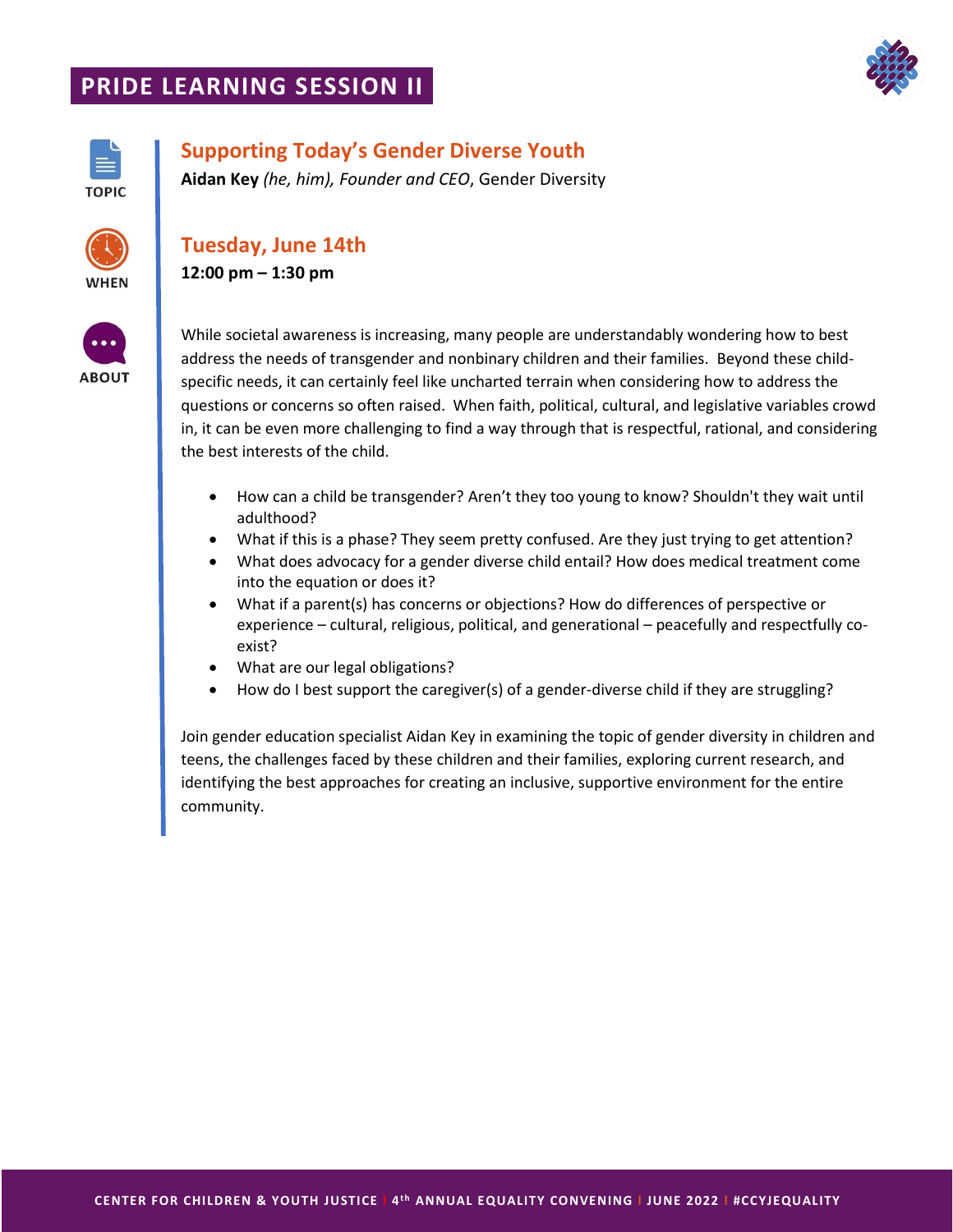



#### **Nicholas Oakley** *(he, him)*

Nicholas Oakley, JD, is Director of Public Policy, Strategy, & Alignment at the Center for Children & Youth Justice. Prior to this position, he oversaw CCYJ's efforts to build safer and more affirming systems of care for LGBTQ+ young people and to build and sustain a statewide, coordinated, and victim/survivor-centered response to the commercial sexual exploitation of young people in Washington. Nicholas frequently trains and provides technical assistance on these issues.



**AKER** 

#### **Aidan Key** *(he, him)*

Aidan Key is the Founder and CEO of Gender Diversity, an organization dedicated to providing support and educational services with respect to the inclusion of transgender and gender-diverse children. He has served as a consultant to hundreds of school districts, agencies, and organizations across the United States navigating the questions and concerns regarding transgender children. Key is the coauthor of Gender Cognition in Transgender Children (Psychological Science 2015), co-author of Trans Bodies, Trans Selves: Children (Oxford University Press, 1st edition 2014; 2nd edition 2022) and is currently writing *[Trans Children in Today's Schools](https://global.oup.com/academic/product/trans-children-in-todays-schools-9780190886547?cc=us&lang=en&)* (Oxford University, available for preorder). Schools and districts across the U.S. have regularly engaged his expertise for over 15 years, including his partnership with the Washington State Interscholastic Activities Association, to develop the nation's first [K-12 Gender Inclusive Sports](https://www.wiaa.com/news.aspx?ID=2787&Mon=6&Yr=2021)  [Toolkit](https://www.wiaa.com/news.aspx?ID=2787&Mon=6&Yr=2021)**.**